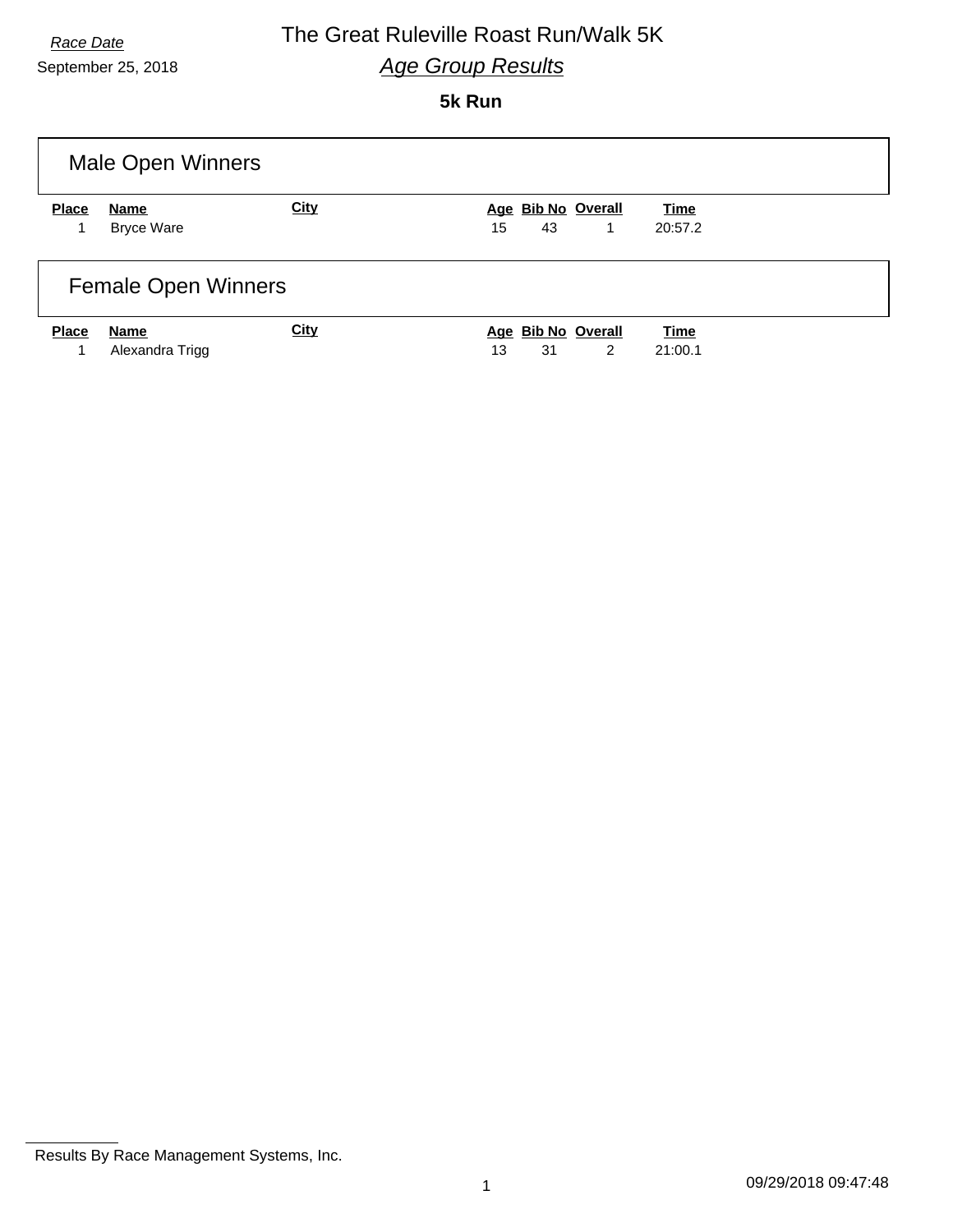September 25, 2018

## *Race Date* The Great Ruleville Roast Run/Walk 5K *Age Group Results*

**5k Run**

| <b>City</b>   |          |                      |                    | <b>Time</b>                                                                                            |                                          |
|---------------|----------|----------------------|--------------------|--------------------------------------------------------------------------------------------------------|------------------------------------------|
|               | 12       | 49                   | 11                 | 33:03.6                                                                                                |                                          |
|               |          |                      |                    |                                                                                                        |                                          |
| <b>City</b>   |          |                      |                    | <b>Time</b>                                                                                            |                                          |
|               |          | 45                   | 3                  | 24:15.2                                                                                                |                                          |
|               |          |                      |                    |                                                                                                        |                                          |
|               |          |                      |                    |                                                                                                        |                                          |
| <b>City</b>   |          |                      |                    | <b>Time</b>                                                                                            |                                          |
|               | 37       | 13                   | 8                  | 30:47.6                                                                                                |                                          |
|               |          |                      |                    |                                                                                                        |                                          |
| <b>City</b>   |          |                      |                    | <b>Time</b>                                                                                            |                                          |
|               | 33       | 46                   | 5                  | 24:39.2                                                                                                |                                          |
|               | 37       | 39                   | 7                  |                                                                                                        |                                          |
|               |          |                      |                    |                                                                                                        |                                          |
|               |          |                      |                    |                                                                                                        |                                          |
| Male 40 to 49 |          |                      |                    |                                                                                                        |                                          |
|               |          |                      |                    |                                                                                                        |                                          |
| <b>City</b>   |          |                      | Age Bib No Overall | <b>Time</b>                                                                                            |                                          |
|               | 41       | 42                   | 15                 | 34:42.1                                                                                                |                                          |
|               | 48       | 36                   | 18                 | 37:12.6                                                                                                |                                          |
|               | 45       | 48                   | 22                 | 40:27.4                                                                                                |                                          |
|               |          |                      |                    |                                                                                                        |                                          |
| <b>City</b>   |          |                      | Age Bib No Overall | <b>Time</b>                                                                                            |                                          |
|               | 45       | $18$                 | 12                 | 33:26.0                                                                                                |                                          |
|               | 44       | $\mathbf{1}$         | 13                 | 33:51.8                                                                                                |                                          |
|               | 47       | 17                   | 16                 | 35:16.2                                                                                                |                                          |
|               | 42       | 35                   | 17                 | 36:46.0                                                                                                |                                          |
|               | 43<br>40 | 20<br>47             | 19<br>21           | 37:39.9<br>39:27.9                                                                                     |                                          |
|               |          | 16<br>16<br>32<br>35 | 6<br>14<br>12      | Age Bib No Overall<br>Age Bib No Overall<br>20<br>Age Bib No Overall<br>Age Bib No Overall<br>10<br>14 | 39:05.2<br>28:12.8<br>32:36.2<br>34:14.3 |

Results By Race Management Systems, Inc.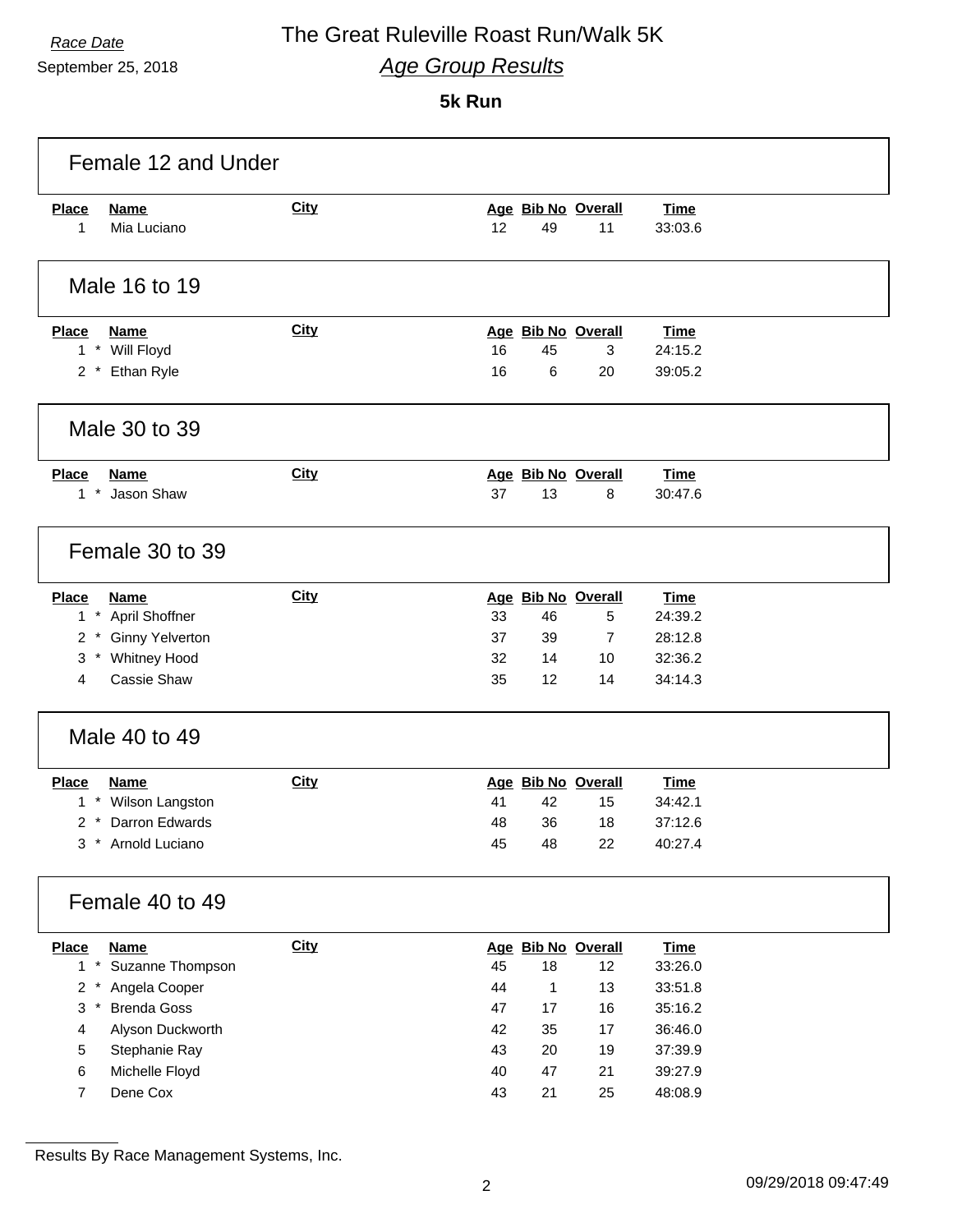## *Race Date* The Great Ruleville Roast Run/Walk 5K *Age Group Results*

#### **5k Run**

|              | Male 50 to 59     |             |    |    |                    |             |
|--------------|-------------------|-------------|----|----|--------------------|-------------|
| <b>Place</b> | Name              | <b>City</b> |    |    | Age Bib No Overall | <b>Time</b> |
|              | 1 * Eugene Cannon |             | 58 | 32 | 4                  | 24:32.7     |
| $2^*$        | David Jones       |             | 55 | 8  | 6                  | 25:53.7     |
| $3^*$        | Scott Nelson      |             | 54 | 37 | 9                  | 31:12.4     |
|              |                   |             |    |    |                    |             |

#### Female 50 to 59

| <b>Place</b> | Name                  | <u>City</u> |     |    | Age Bib No Overall | <u>Time</u> |
|--------------|-----------------------|-------------|-----|----|--------------------|-------------|
|              | 1 * Georgia Ryle      |             | 54  |    | -23                | 42:32.4     |
|              | 2 * Leslie Warrington |             | -52 | 34 | 24                 | 42:51.5     |

Results By Race Management Systems, Inc.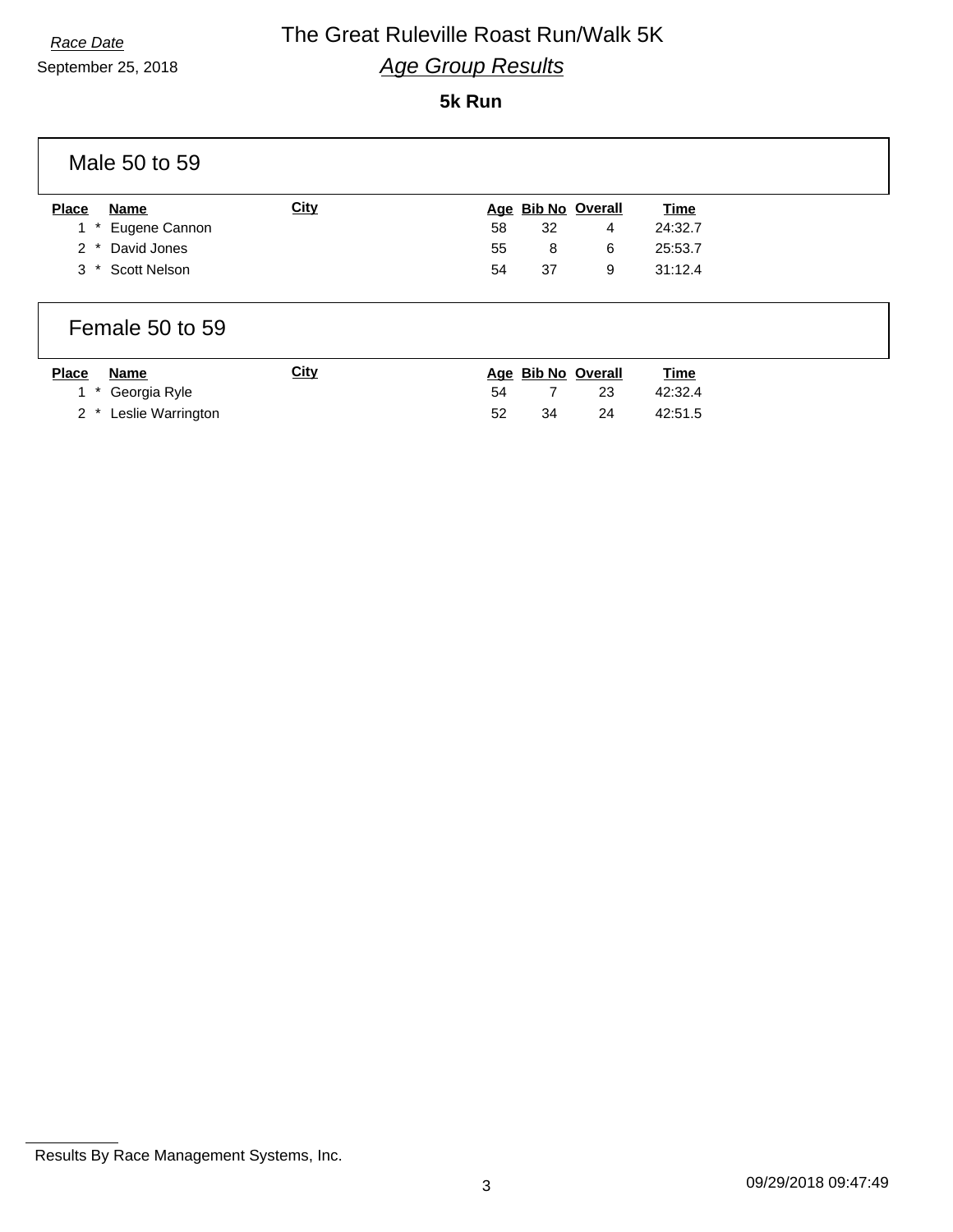### *Race Date* The Great Ruleville Roast Run/Walk 5K *Age Group Results*

#### **5k Walk**

|              | <b>Male Open Winners</b>   |                                |                                     |                 |  |  |
|--------------|----------------------------|--------------------------------|-------------------------------------|-----------------|--|--|
| <b>Place</b> | Name<br>Robert Hearn       | <b>City</b>                    | Age Bib No Overall<br>4<br>38<br>1  | Time<br>19:54.2 |  |  |
|              | <b>Female Open Winners</b> |                                |                                     |                 |  |  |
| <b>Place</b> | Name<br>Demonica Brown     | <b>City</b><br><b>Benedict</b> | Age Bib No Overall<br>2<br>36<br>23 | Time<br>25:34.7 |  |  |

Results By Race Management Systems, Inc.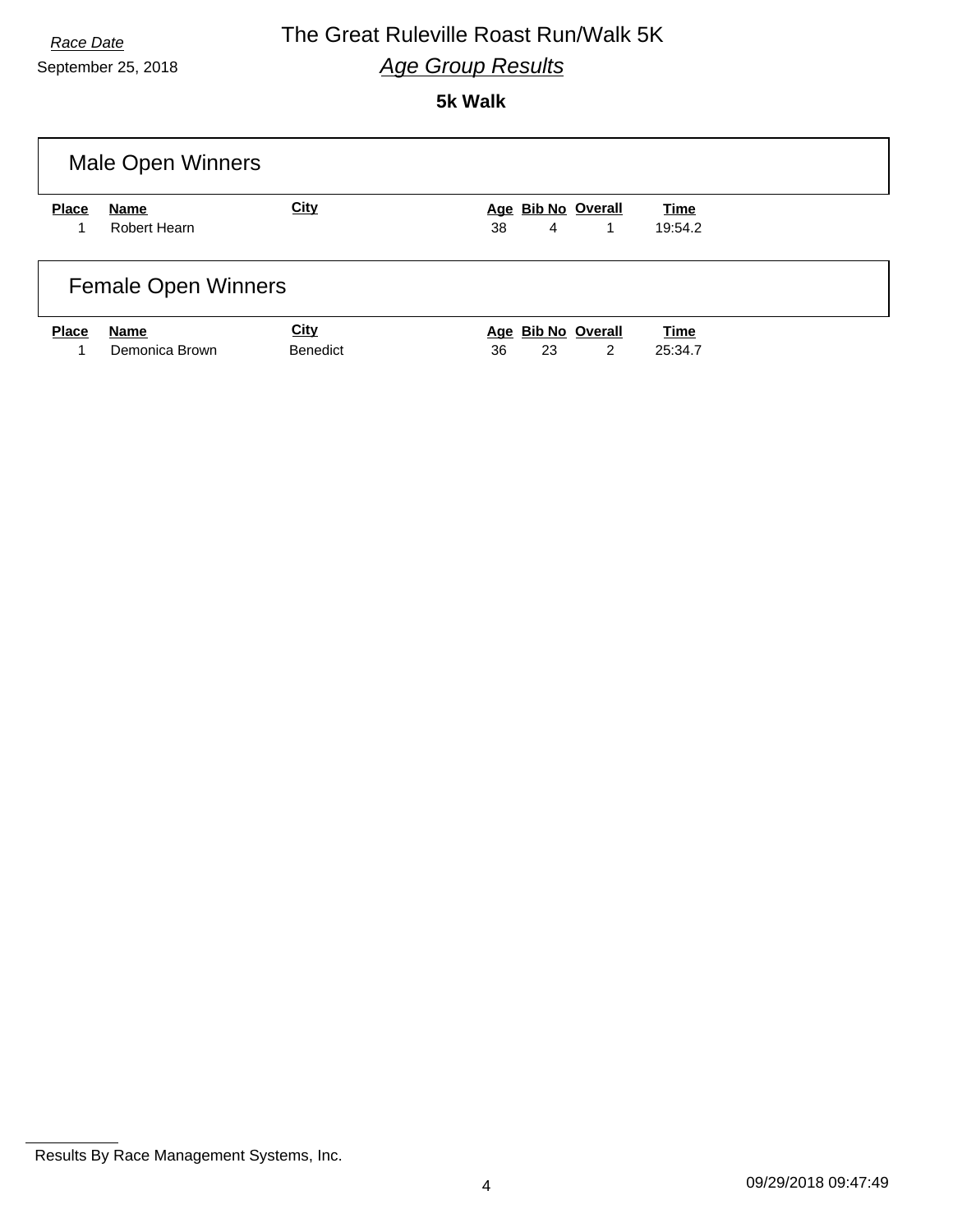September 25, 2018

### *Race Date* The Great Ruleville Roast Run/Walk 5K *Age Group Results*

**5k Walk**

| Male 12 and Under                                                 |             |                                                       |                                   |
|-------------------------------------------------------------------|-------------|-------------------------------------------------------|-----------------------------------|
| <b>Name</b><br><b>Place</b><br>1 * Parker Goss                    | <b>City</b> | Age Bib No Overall<br>10<br>25<br>11                  | <b>Time</b><br>38:07.6            |
| Female 20 to 29                                                   |             |                                                       |                                   |
| <b>Place</b><br>Name<br>1 * Meghan Louko                          | <b>City</b> | Age Bib No Overall<br>23<br>15<br>12                  | Time<br>41:38.1                   |
| Male 30 to 39                                                     |             |                                                       |                                   |
| <b>Place</b><br><b>Name</b><br>1 * Shawn Matthews                 | City        | Age Bib No Overall<br>38<br>37<br>9                   | <b>Time</b><br>38:01.2            |
| Female 30 to 39                                                   |             |                                                       |                                   |
| <b>Place</b><br><b>Name</b><br>1 * Kim Davis<br>2 * Veronica Reed | <b>City</b> | Age Bib No Overall<br>37<br>33<br>8<br>36<br>27<br>14 | <b>Time</b><br>38:00.1<br>45:24.2 |
| Male 40 to 49                                                     |             |                                                       |                                   |
| <b>Place</b><br><b>Name</b><br>1 * Jimmy Harthone                 | City        | Age Bib No Overall<br>42<br>3<br>5                    | <b>Time</b><br>33:32.7            |
| Female 40 to 49                                                   |             |                                                       |                                   |
| <b>Place</b><br><b>Name</b><br>* Latricia Griffin<br>$\mathbf{1}$ | <b>City</b> | Age Bib No Overall<br>42<br>41<br>$\overline{7}$      | <b>Time</b><br>35:16.6            |
| Male 50 to 59                                                     |             |                                                       |                                   |
| <b>Place</b><br><b>Name</b><br><b>Timothy Morris</b><br>$1*$      | <b>City</b> | Age Bib No Overall<br>54<br>44<br>3                   | <b>Time</b><br>28:42.0            |

Results By Race Management Systems, Inc.